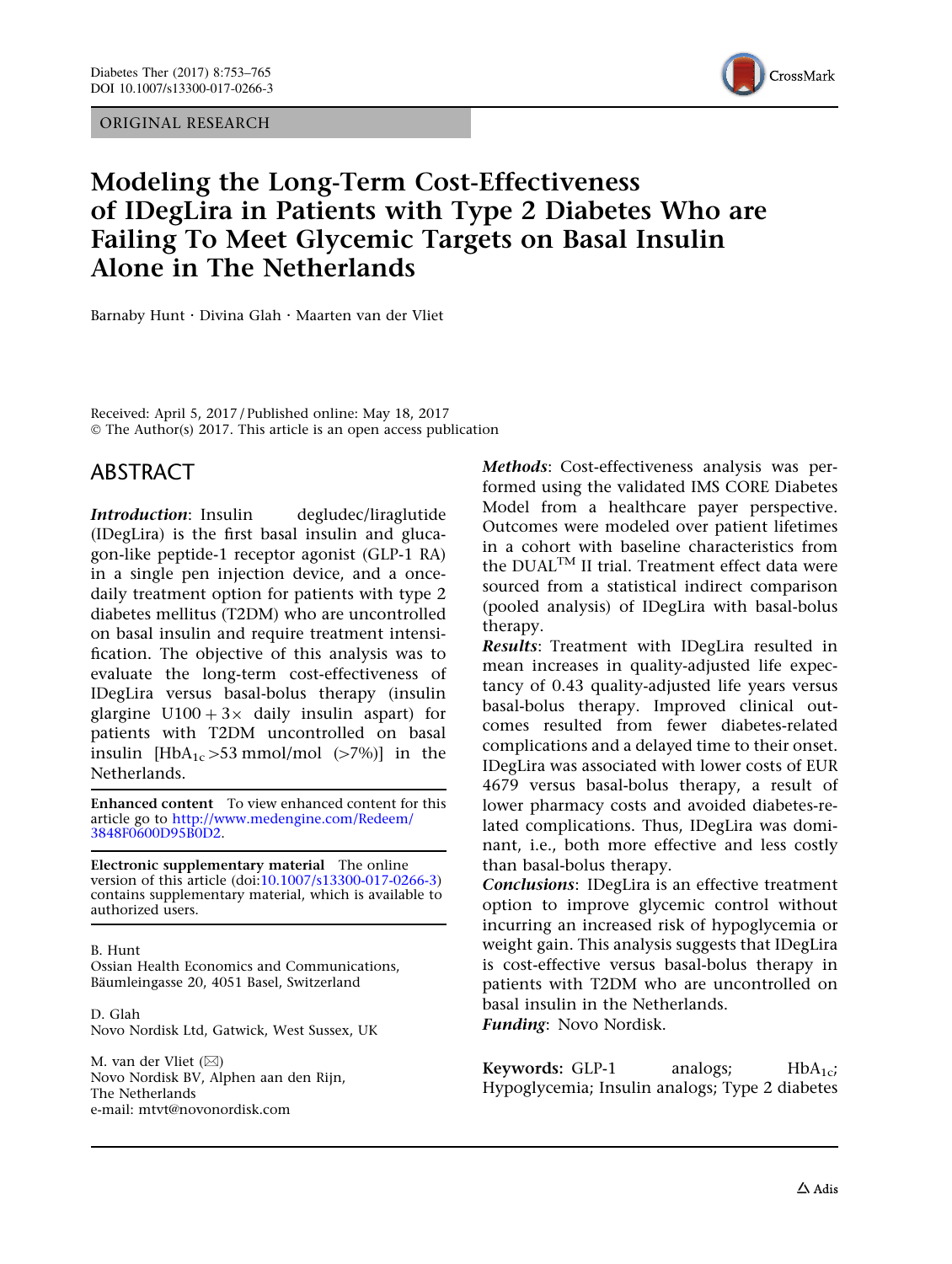## INTRODUCTION

Diabetes mellitus is a chronic metabolic disorder characterized by elevated levels of blood glucose (hyperglycemia). The disease is associated with considerable morbidity and mortality [\[1\]](#page-11-0) and is one of the biggest health challenges facing the world. The International Diabetes Federation (IDF) estimated that, in 2015, almost one million people in the 20–79 year age group in the Netherlands had diabetes (7.9% of the population) and there were approximately 7500 diabetes-related deaths [[2\]](#page-11-0). Healthcare spending in the Netherlands as a result of diabetes mellitus and its related complications was estimated to be around EUR 6.2 billion in 2015 [\[2](#page-11-0)].

The clinical goal of the treatment of diabetes is to achieve good glycemic control with minimal hypoglycemia and other adverse effects of treatment. In the Netherlands, guidance for the management of hyperglycemia in type 2 diabetes mellitus (T2DM) recommends a patient-centered approach that considers age, intensity of treatment, and diabetes duration, with a general HbA<sub>1c</sub> target of  $\leq$ 53 mmol/mol (7%) [\[3](#page-11-0)].

Over the past five years, annual evaluations of Dutch diabetes care programs offered in primary care have consistently shown that around 65–70% of patients aged below 70 years are on target in terms of  $HbA_{1c}$  [[4](#page-11-0)]. However, a recent database study of patients with T2DM in the Netherlands found that a substantial proportion of basal-only insulin users (73%) did not achieve their glycemic control targets  $(HbA_{1c} \leq 53$  mmol/mol;  $\leq 7\%$ ), and only about one-third underwent intensification of basal insulin therapy during a median follow-up of 14 months [[5](#page-11-0)]. In the Netherlands, the top three most commonly cited barriers to insulin intensification include multiple daily injections, the complexity involved in calculating the correct bolus dose, and weight gain [\[6](#page-11-0)].

Once-daily IDegLira is a combination of a long-acting basal insulin analog (insulin degludec; IDeg) and a GLP-1 receptor agonist (liraglutide) administered in a single pen injection device. IDegLira is indicated for the treatment of adults with T2DM to improve glycemic control in combination with oral glucose-lowering medicinal products when these alone or combined with a GLP-1 RA or basal insulin do not provide adequate glycemic control. A suggested place in the T2DM treatment pathway for IDegLira is when patients are uncontrolled basal insulin and require treatment intensification.

Core efficacy and safety evidence for IDegLira in patients with T2DM uncontrolled on basal insulin is provided by two phase-3 DUAL<sup>"</sup> (Dual Action of Liraglutide and Insulin Degludec in Type 2 Diabetes) trials, DUAL II (NCT 01392573) [[7](#page-11-0)] and DUAL V (NCT01952145) [[8](#page-11-0)]. DUAL II compared IDegLira with IDeg and found that IDegLira was superior to IDeg at equivalent insulin doses in terms of lowering  $HbA_{1c}$ , confirmed that hypoglycemia was numerically lower, and found that the change in body weight was significantly more favorable with IDegLira (weight loss) versus IDeg (no weight change) [[7](#page-11-0)]. DUAL V investigated the efficacy of IDegLira versus uptitration of insulin glargine U100 (IGlar U100; Lantus<sup>®</sup>) in patients with T2DM uncontrolled on IGlar U100 at trial entry. IDegLira was superior to IGlar U100 in terms of lowering  $HbA_{1c}$ , change in body weight (weight loss with IDegLira versus weight gain with IGlar U100), and hypoglycemia. Despite a superior reduction in  $HbA_{1c}$ , the rate of confirmed hypoglycemia was 57% lower with IDegLira [[8\]](#page-11-0).

There are currently no direct head-to-head clinical trials of IDegLira versus other treatment options for intensification of basal insulin therapy, such as basal-bolus therapy or GLP-1 RA added to basal insulin. A statistical indirect comparison (pooled analysis) has been conducted to establish an estimate of the treatment effects of IDegLira versus these treatment regimens in patients with T2DM uncontrolled on basal insulin; the results of the pooled analysis have been published elsewhere [[9](#page-12-0)]. The pooled analysis shows that IDegLira achieves a significantly greater decrease in  $HbA_{1c}$  along with lower hypoglycemia rates than basal-bolus therapy, as well as significant improvements in body weight (weight loss with IDegLira versus weight gain with basal-bolus therapy) [\[9\]](#page-12-0).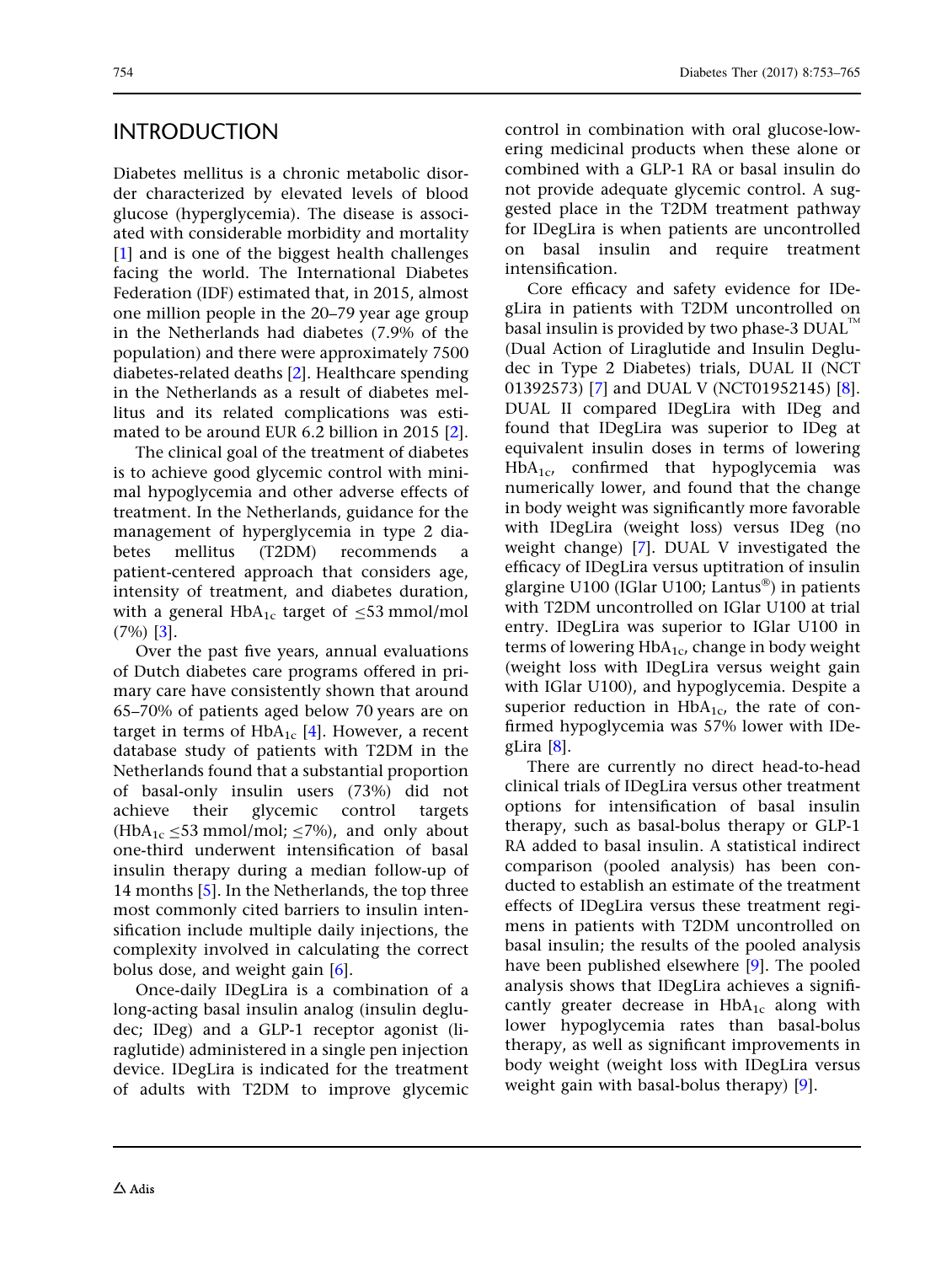In order to optimize resource use and service delivery for patients with T2DM, decision-making based on both clinical and economic evidence is essential. Cost-effectiveness analyses are increasingly used to inform pharmaceutical reimbursement and/or pricing decisions in many countries. The objective of the present study was to investigate the cost-effectiveness of IDegLira versus the alternative option of basal-bolus therapy for intensification of basal insulin therapy in patients with T2DM uncontrolled on basal insulin in the Netherlands.

### **METHODS**

#### Choice of Comparator

According to national guidelines in the Netherlands, patients with T2DM who are failing on basal insulin should progress to basal-bolus therapy or premix insulin. Based on internal calculations of IMS health databases, anatomical therapeutic chemical class 4—moving annual total Q2 2016, the majority of patients within the Netherlands are switched to basal-bolus therapy. The same data show that human insulin accounts for only 5.8% of the total insulin sold. Therefore, the most relevant comparator for IDegLira in the Netherlands was considered to be the addition of three-times-daily insulin aspart to once-daily insulin analog IGlar U100 (IGlar U100 OD  $+3\times$  IAsp).

#### Model overview

A cost–utility analysis was used to compare IDegLira with IGlar U100 (Lantus<sup>®</sup>) +  $3 \times$  IAsp (basal-bolus therapy) in patients with T2DM uncontrolled on basal insulin. The main outcome measure was the incremental cost-effectiveness ratio (ICER) in terms of cost per quality-adjusted life year [QALY] gained) [[10\]](#page-12-0). The ICER allows comparison of the value of alternative treatment options for a specific therapeutic indication and is the preferred outcome measure of many health technology assessment bodies. No formal ICER threshold value has been defined so far in the Netherlands [\[11](#page-12-0)]. A cutoff value of EUR 20,000 per QALY

gained is sometimes discussed, and the Council for Care and Public Health suggests an absolute maximum ICER threshold value of EUR 80,000 per QALY gained, but other factors play a role in the decision-making process [\[11\]](#page-12-0).

Long-term clinical and economic outcomes were estimated using the IMS CORE Diabetes Model, an internet-based interactive computer model developed to determine the long-term health outcomes and economic consequences of implementing interventions in the treatment of diabetes [\[12,](#page-12-0) [13\]](#page-12-0). The architecture, assumptions, features, and capabilities of the model have been published previously [\[13\]](#page-12-0). The model is a validated, non-product-specific diabetes policy analysis tool that allows extrapolation of results from short-term trials to long-term outcomes. It accounts for diabetes therapy, oral hypoglycemic medications, screening and treatment strategies for microvascular complications, treatment strategies for end-stage complications, and multifactorial interventions.

Costs were estimated from a healthcare payer perspective in the Netherlands. All costs were expressed in 2015 EUR. Clinical outcomes captured all direct health effects on the patient. Indirect costs were not included in the present analysis, as the required Netherlands-specific days off work estimates for each diabetes-related complication could not be identified. This is likely to be a conservative approach, as IDegLira is associated with a reduced incidence of complications and therefore less lost productivity. Clinical outcomes were discounted at 1.5% per annum and cost outcomes were discounted at 4% per annum, in line with health economic guidance for the Netherlands [\[14\]](#page-12-0).

#### Compliance with Ethics Guidelines

This article is based on previously conducted studies, and does not involve any new studies of human or animal subjects performed by any other authors.

#### Time Horizon and Treatment Duration

The base case analysis used a lifetime (50-year) time horizon to capture all relevant long-term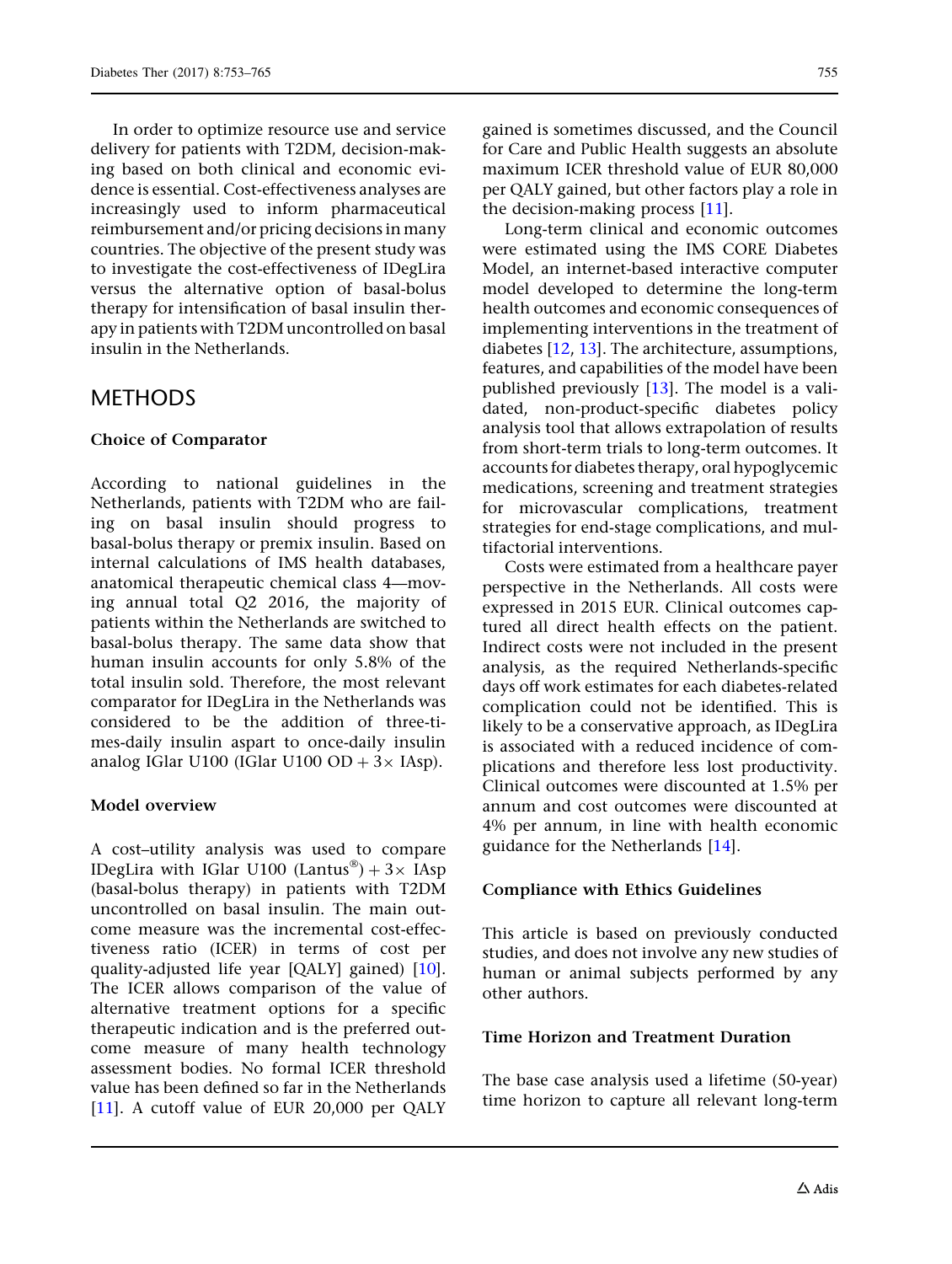complications and associated costs in order to assess their impact on life expectancy and quality-adjusted life expectancy. The model takes into account mortality as a result of diabetes-related complications and background mortality based on Netherlands-specific life tables [\[15\]](#page-12-0). Therefore, whilst a 50-year time horizon was used, patients were not assumed to live for 50 years. All patients had died after 50 years of the modeling analysis.

Patients receiving IDegLira were assumed to receive that treatment for the first five years of the analysis, after which they were switched to basal-bolus therapy (IGlar U100 OD  $+3\times$  IAsp). This assumption recognizes that intensification to basal-bolus therapy will likely be required for patients to maintain glycemic control over the long-term. Each patient already receiving basal-bolus therapy was assumed to remain on it for the duration of their lifetime.

#### Clinical Data

A simulated cohort of patients was defined, with baseline risk factors based on the baseline characteristics of patients randomly allocated to receive IDegLira in the DUAL II study; see Table 1. The proportion of patients using tobacco products was based on the trial data, but the number of cigarettes smoked per day was assumed to be the same as the general Netherlands population and was based on country-specific data [[16](#page-12-0)]. Similarly, mean weekly alcohol consumption was taken from Netherlands-specific data for the general population [\[17\]](#page-12-0).

Treatment effects for IDegLira and basal-bolus therapy applied in the first year of the analysis (Table [2](#page-4-0)) were based on data from the pooled analysis [\[9\]](#page-12-0). After the first year, systolic blood pressure and serum lipids were assumed to follow the natural progression algorithms built into the IMS CORE Diabetes Model, based on the UK Prospective Diabetes Study (UKPDS) or Framingham data (as described by Palmer et al.  $[13]$  $[13]$ ). Benefits in terms of  $HbA_{1c}$  were assumed to persist for the 5 years that patients received IDegLira and were abolished on switching treatment. The BMI benefit was also Table 1 Baseline cohort characteristics

| Characteristic                           | DUAL II <sup>c</sup> cohort<br>(patients receiving<br>IDegLira) |  |  |
|------------------------------------------|-----------------------------------------------------------------|--|--|
| Demographics and risk factors, mean (SD) |                                                                 |  |  |
| Start age (years)                        | 56.8(8.9)                                                       |  |  |
| Duration of diabetes (years)             | 10.3(6.0)                                                       |  |  |
| Percentage male (%)                      | 56.3                                                            |  |  |
| $HbA_{1c}$ (%)                           | 8.7(0.7)                                                        |  |  |
| $SBP$ (mm $Hg$ )                         | 132.4 (14.8)                                                    |  |  |
| Total cholesterol (mg/dL)                | 182.0 (45.5)                                                    |  |  |
| HDL cholesterol (mg/dL)                  | 43.4(11.0)                                                      |  |  |
| LDL cholesterol (mg/dL)                  | 101.9(37.1)                                                     |  |  |
| Triglycerides (mg/dL)                    | 196.8 (148.0)                                                   |  |  |
| BMI $(kg/m^2)$                           | 33.6 (5.7)                                                      |  |  |
| Percentage smokers (%)                   | 16.1                                                            |  |  |
| Cigarettes per day <sup>a</sup>          | 12.7                                                            |  |  |
| Alcohol consumption<br>$(H oz/week)^b$   | 4.66                                                            |  |  |
| Ethnic group, %                          |                                                                 |  |  |
| White                                    | 70.9                                                            |  |  |
| Black                                    | 4.5                                                             |  |  |
| Hispanic                                 | 8.0                                                             |  |  |
| Native American                          | 0                                                               |  |  |
| Asian/Pacific Islander                   | 16.6                                                            |  |  |

 $BMI$  body mass index,  $HbA_{1c}$  glycated hemoglobin,  $HDL$ high-density lipoprotein, LDL low-density lipoprotein,  $\overset{\text{S}BP\text{ }\text{systolic blood pressure}}{\overset{\text{a}}{\text{From [16]}}} \label{eq:16}$  $\overset{\text{S}BP\text{ }\text{systolic blood pressure}}{\overset{\text{a}}{\text{From [16]}}} \label{eq:16}$  $\overset{\text{S}BP\text{ }\text{systolic blood pressure}}{\overset{\text{a}}{\text{From [16]}}} \label{eq:16}$ 

<sup>c</sup> DUAL II is a randomized, controlled, double-blind, multinational, treat-to-target trial in which IDegLira was compared with IDeg over 26 weeks of treatment in patients with T2DM uncontrolled on basal insulin [[7\]](#page-11-0)

assumed to persist whilst patients remained on IDegLira and was abolished on treatment intensification. On intensification, an increase was applied in the IDegLira arm to abolish the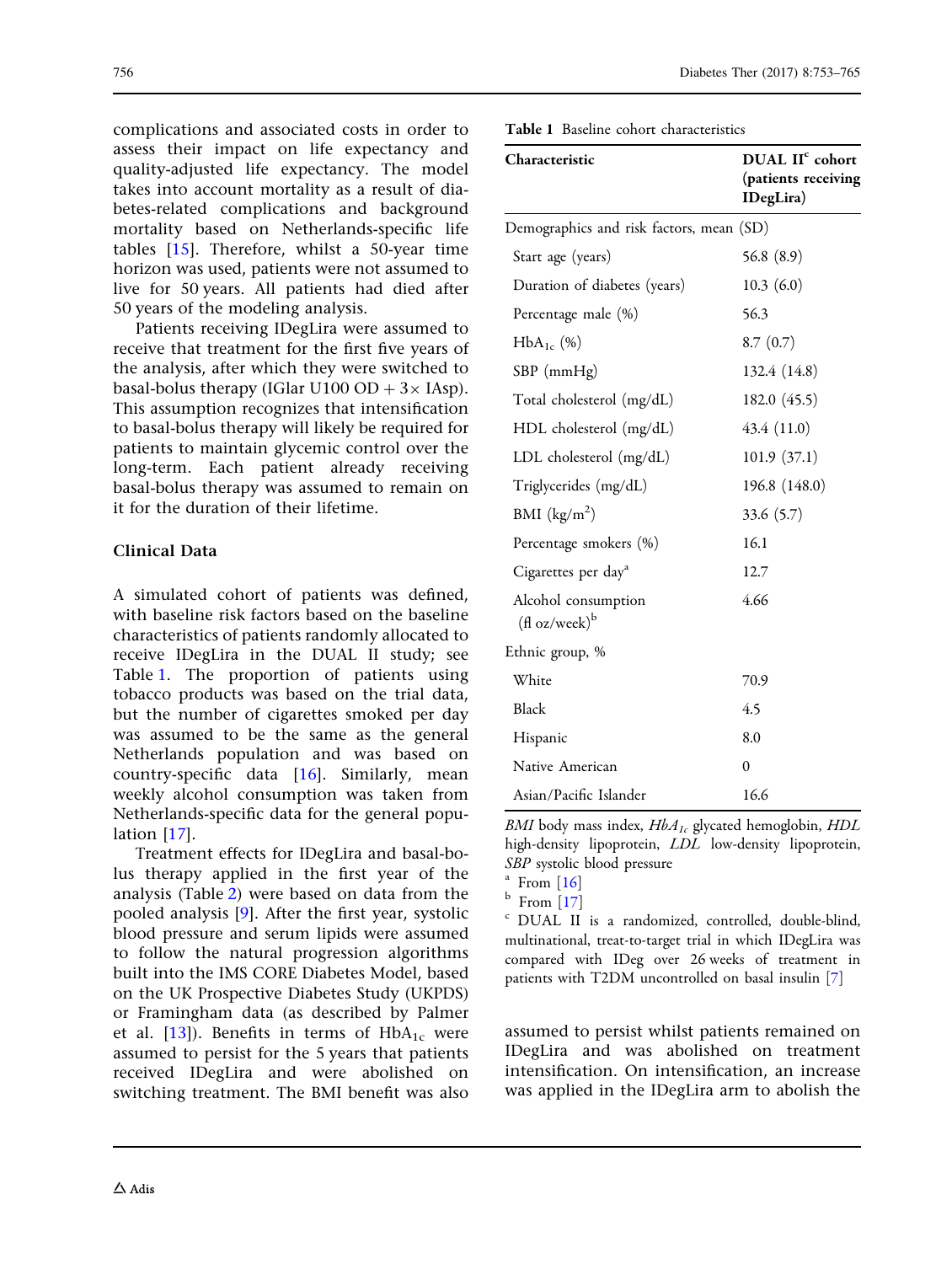<span id="page-4-0"></span>

effects were used to explore changes in physiological parameters, unit costs of IGlar U100 were used to calculate annual treatment costs. This is likely to be a conservative approach, since IDeg is associated with lower rates of hypoglycemia and reduced weight gain compared with IGlar U100 but IGlar U100 is associated with a lower cost

| Parameter [mean (SD)]                                       | IDegLira ( $n = 199$ ) | IGlar $U100 + 3 \times$ IAsp<br>$(n = 210)$ |
|-------------------------------------------------------------|------------------------|---------------------------------------------|
| $HbA_{1c}$ (%)                                              | $-1.66(0.96)$          | $-1.33(0.96)^{*}$                           |
| $SBP$ (mmHg)                                                | $-6.86(13.20)$         | $-0.93$ (13.20)*                            |
| Total cholesterol (mg/dL)                                   | $-10.13(30.28)$        | $+1.50(30.28)^{*}$                          |
| HDL cholesterol (mg/dL)                                     | $+0.52(6.79)$          | $+0.79(6.79)$                               |
| LDL cholesterol (mg/dL)                                     | $-6.85(23.83)$         | $+0.08$ (23.83)*                            |
| Triglycerides (mg/dL)                                       | $-25.74(103.71)$       | $+3.82$ (103.71)*                           |
| BMI $(kg/m^2)$                                              | $-1.04(1.34)$          | $+1.38(1.34)^{*}$                           |
| Severe hypoglycemia event rate (events/100 PYE) (95% CI)    | 0.84                   | 2.85                                        |
| Nonsevere hypoglycemia event rate (events/100 PYE) (95% CI) | 125.05                 | 794.63*                                     |
| Actual daily basal insulin (U) at EOT                       | 37.27 (30.22)          | 68.22 $(30.22)^*$                           |
| Actual daily bolus insulin (U) at EOT                       |                        | 57.88 (NR)                                  |

BMI body mass index, CI confidence interval, EOT end-of-trial,  $HbA_{1c}$  glycated hemoglobin, HDL high-density lipoprotein, LDL low-density lipoprotein, NR not reported, OD once daily, PYE patient years of exposure, SD standard deviation, SBP systolic blood pressure

\* Statistically significant difference between treatment arms

difference, with no change applied in the IGlar  $U100 + 3 \times$  IAsp arm of the analysis. Hypoglycemia rates following treatment intensification were also based on the basal-bolus arm. When patients intensified to receive IGlar  $U100 + 3 \times$  IAsp after 5 years, nonsevere and severe hypoglycemic event rates of 794.63 and 2.85 events per 100 patient years, respectively, were applied.

#### Costs and Resource Use

Costs were estimated from a Netherlands healthcare payer perspective. Direct costs captured included pharmacy costs, costs associated with diabetes-related complications, and concomitant patient management costs. Treatment costs are correct as of April 2016. All other costs are expressed in 2015 EUR (inflated to 2015 EUR based on the consumer prices index where relevant).

Treatment costs were based on the clinical data from which the treatment effects were taken, with doses adjusted as part of the pooled analysis [[9\]](#page-12-0). One needle was assumed for each injection. Patients were assumed to be receiving metformin in addition to the study medication. Following treatment intensification to basal-bolus therapy, treatment costs were the same in both arms (matched to IGlar  $U100 + 3 \times$  IAsp). Patients receiving IDegLira were assumed to use one self-monitored blood glucose (SMBG) test per day (comprising one SMBG test strip and one lancet), and patients receiving IGlar  $U100 + 3 \times$  IAsp were assumed to use four SMBG tests per day.

Resource use relating to patient management was assumed to be the same as the general population with T2DM in the Netherlands in both treatment arms. Patient management costs captured in the analysis included concomitant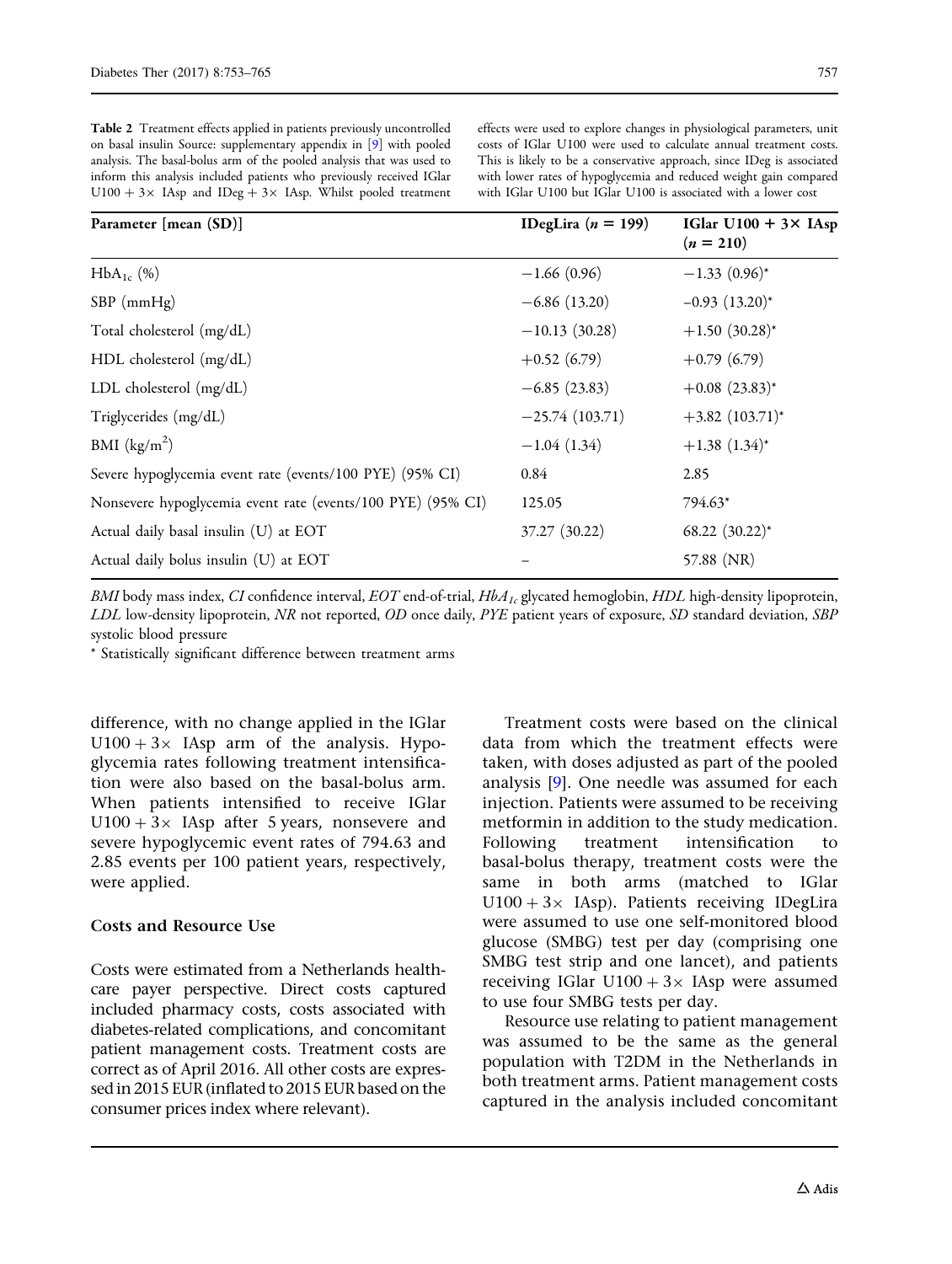| Time horizon                                   | An alternative time horizon of 30 years was investigated. A time horizon of 50 years was<br>required for all modeled patients to have died, and therefore shorter time horizons do<br>not capture all complications and costs                                                                                                                                                                                                                                                                                                                                                                                                                                                                |
|------------------------------------------------|----------------------------------------------------------------------------------------------------------------------------------------------------------------------------------------------------------------------------------------------------------------------------------------------------------------------------------------------------------------------------------------------------------------------------------------------------------------------------------------------------------------------------------------------------------------------------------------------------------------------------------------------------------------------------------------------|
| Statistically significant<br>differences only  | Only the treatment effects that were significantly different between the IDegLira and<br>IGlar $U100 + 3 \times$ IAsp arms were applied                                                                                                                                                                                                                                                                                                                                                                                                                                                                                                                                                      |
| $HbA_{1c}$ progression                         | Two alternative approaches to HbA <sub>1c</sub> progression were explored. In the first, the UKPDS<br>HbA <sub>1c</sub> progression equation was applied in both arms of the simulation. HbA <sub>1c</sub><br>increased over time in both arms of the analysis, with the HbA <sub>1c</sub> benefit in the IDegLira<br>arm gradually reducing. In the second, no HbA <sub>1c</sub> changes were applied following the<br>treatment effects applied in the first year of the analysis. This attempts to capture the<br>legacy effect, where an early improvement in HbA <sub>1c</sub> has a benefit in the later years of<br>life, even if the HbA <sub>1c</sub> difference no longer persists |
| Upper and lower limits of<br>$HbA_{1c}$ change | Simulations were run with the upper and lower 95% confidence interval of the modeled<br>$HbA_{1c}$ change seen in the IDegLira arm                                                                                                                                                                                                                                                                                                                                                                                                                                                                                                                                                           |
| <b>BMI</b> progression                         | The base case analysis assumed that the BMI benefit associated with IDegLira was<br>abolished on treatment switching. In this analysis, 50% of the benefit with IDegLira over<br>IGlar $U100 + 3 \times$ IAsp was maintained over the duration of the analysis                                                                                                                                                                                                                                                                                                                                                                                                                               |
| Treatment switching patterns                   | Simulations were performed with the year of treatment switch to basal-bolus therapy in<br>the IDegLira arm brought forward to the end of year 3 or pushed back to the end of year<br>7 or year 10                                                                                                                                                                                                                                                                                                                                                                                                                                                                                            |
| Application of alternative<br>insulin costs    | As national guidelines recommend that patients with T2DM commence NPH insulin<br>treatment before progressing to insulin analogs, the cost of IGlar U100 was replaced<br>with the cost of NPH insulin. NPH insulin is associated with a lower cost but an<br>increased rate of hypoglycemia compared with IGlar U100. Conservatively, no changes<br>to the clinical inputs were applied. In another analysis, the pack price of IGlar U100 was<br>reduced by 20%                                                                                                                                                                                                                             |
| Alternative dosing in the<br>comparator arm    | Three scenarios with alternative dosing were evaluated. (1) The observed trial doses<br>(IDegLira: 44.8 dose steps; IGlar U100 + 3 $\times$ IAsp: 71.7 IU IGlar U100 and 66.3 IU<br>IAsp) were used to calculate annual treatment costs. (2) The maximum dose of IDegLira<br>was used in the 5 years that patients received IDegLira. (3) Doses received in clinical<br>practice in the Netherlands were used (44.0 IU IGlar U100 and 36.0 IU IAsp, with the<br>dose of IDegLira unchanged from the base case analysis)                                                                                                                                                                      |
| Alternative SMBG costs                         | Alternative costs of SMBG test strips were investigated. One scenario applied the cost of<br>the lowest-priced SMBG test available in the Netherlands (EUR 0.1442 per test strip).<br>The second scenario used the average cost of a SMBG test strip in the Netherlands<br>(EUR 0.8346 per test strip). Changes were applied in both treatment arms                                                                                                                                                                                                                                                                                                                                          |
| Alternative needle costs                       | Alternative needle costs were applied in both treatment arms. The cost of the lowest-price<br>needle available in the Netherlands (EUR 0.135) was applied for all needles, and the<br>average needle cost in the Netherlands (EUR 0.1992 per needle) was applied for all<br>needles                                                                                                                                                                                                                                                                                                                                                                                                          |

## <span id="page-5-0"></span>Table 3 Sensitivity analyses conducted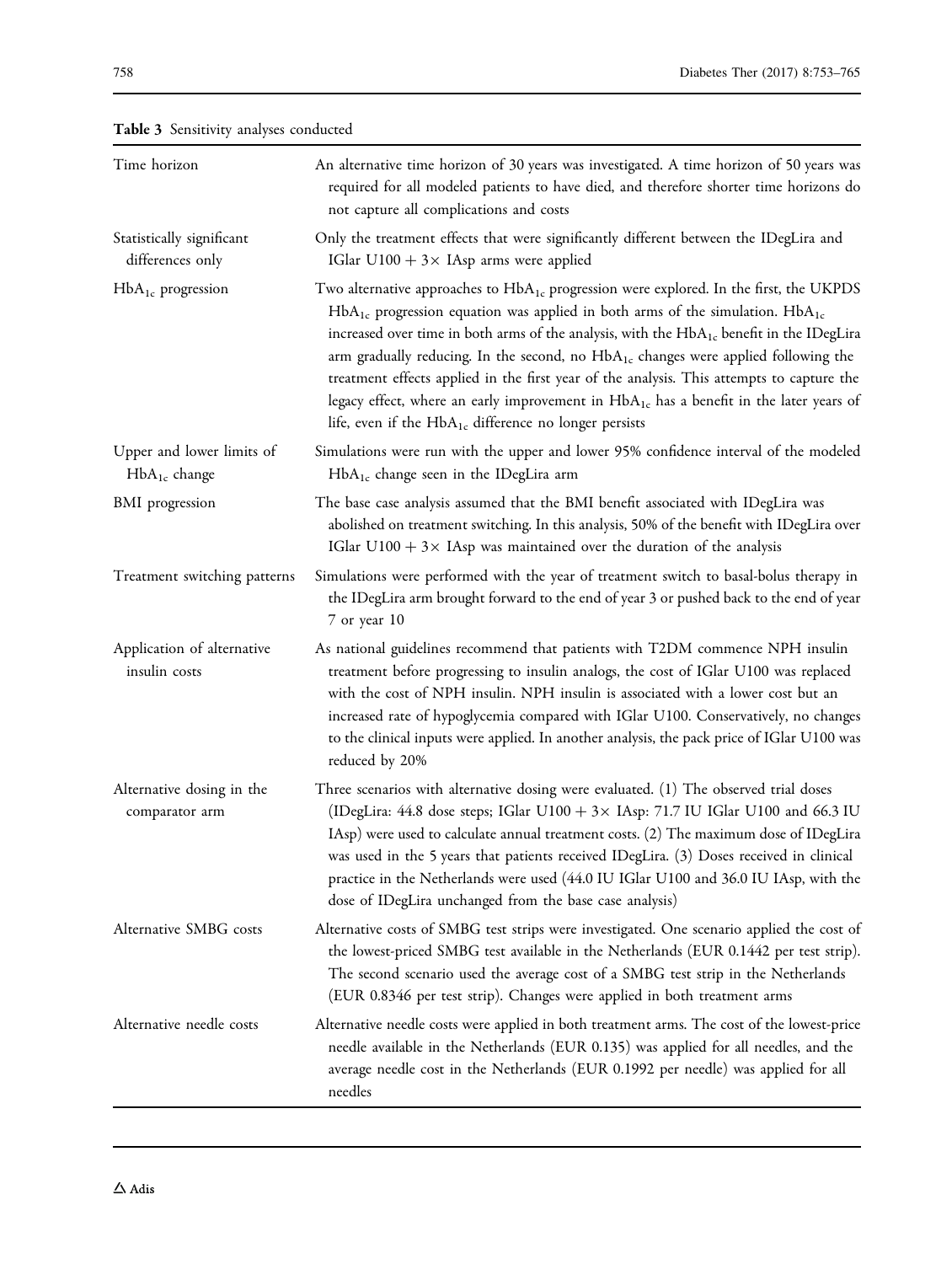| Costs of complications    | The cost of treating complications was increased by 20% and reduced by 20%                                                                                                                                                                                                                                             |
|---------------------------|------------------------------------------------------------------------------------------------------------------------------------------------------------------------------------------------------------------------------------------------------------------------------------------------------------------------|
| Hypoglycemia disutilities | The effect of applying alternative disutilities for severe and nonsevere events was assessed<br>by using the values published by Currie et al. (-0.0118 per severe hypoglycemic event<br>and -0.0035 per nonsevere hypoglycemic event)                                                                                 |
|                           | Probabilistic sensitivity analysis PSA was conducted in the IMS CORE Diabetes Model. Continuous input parameters and<br>regression coefficients were sampled from a distribution with the specified standard<br>deviation or standard error. For the PSA, 1000 bootstrap iterations of 1000 patients<br>were simulated |

Table 3 continued

BMI body mass index,  $HbA<sub>L</sub>$  glycated hemoglobin, NPH neutral protamine Hagedorn, PSA probabilistic sensitivity analysis, SMBG self-monitoring of blood glucose, UKPDS United Kingdom Prospective Diabetes Study

medications (aspirin, statins, and angiotensin-converting enzyme (ACE) inhibitors), screening for renal disease, retinopathy and diabetic foot complications, and post-complication management such as intensive insulin treatment after myocardial infarction. The cost of diabetes-related complications in the year of the event and the annual follow-up costs (applied in each year of the simulation subsequent to the event) were identified through a micro-costing approach. Studies describing the resource use associated with the treatment of diabetes-related complications in the Netherlands were identified, with Netherlands-specific unit costs applied to calculate annual costs. A summary of the costs of medicines and complications is provided in the Electronic supplementary material (ESM; Tables S1–S3).

### Utilities

Utilities and disutilities associated with complications of diabetes were obtained from published sources [[13](#page-12-0), [18–21](#page-12-0)]. Quality-adjusted life expectancy was assessed using the additive CORE Default Method, which involves taking the lowest state utility associated with existing complications and adding event utilities for any events that occur in that year to create annual utility scores for each simulated patient [[13\]](#page-12-0).

#### Sensitivity Analyses

Sensitivity analyses were performed on key parameters in the model to assess the robustness of the base case findings (Table [3](#page-5-0)). These analyses varied model assumptions, or replaced a base case parameter with an alternative published data point.

### RESULTS

#### Base Case Analysis

Projections of long-term clinical outcomes in patients previously uncontrolled on basal insulin indicated that IDegLira was associated with an improvement in quality-adjusted life expectancy of 0.43 QALYs versus IGlar  $U100 + 3\times$ IAsp treatment (Table [4](#page-7-0)). Clinical benefits resulted from a reduced incidence of diabetes-related complications in the IDegLira arm over the 50-year time horizon of the analysis. In addition to reducing the projected cumulative incidence of complications, IDegLira was associated with a delayed mean time to onset of diabetes-related complications. Mean time to onset of any diabetes-related complication in the modeling analysis was approximately 0.5 years longer with IDegLira than with IGlar  $U100 + 3 \times$  IAsp, with benefits observed across all included micro- and macrovascular complications.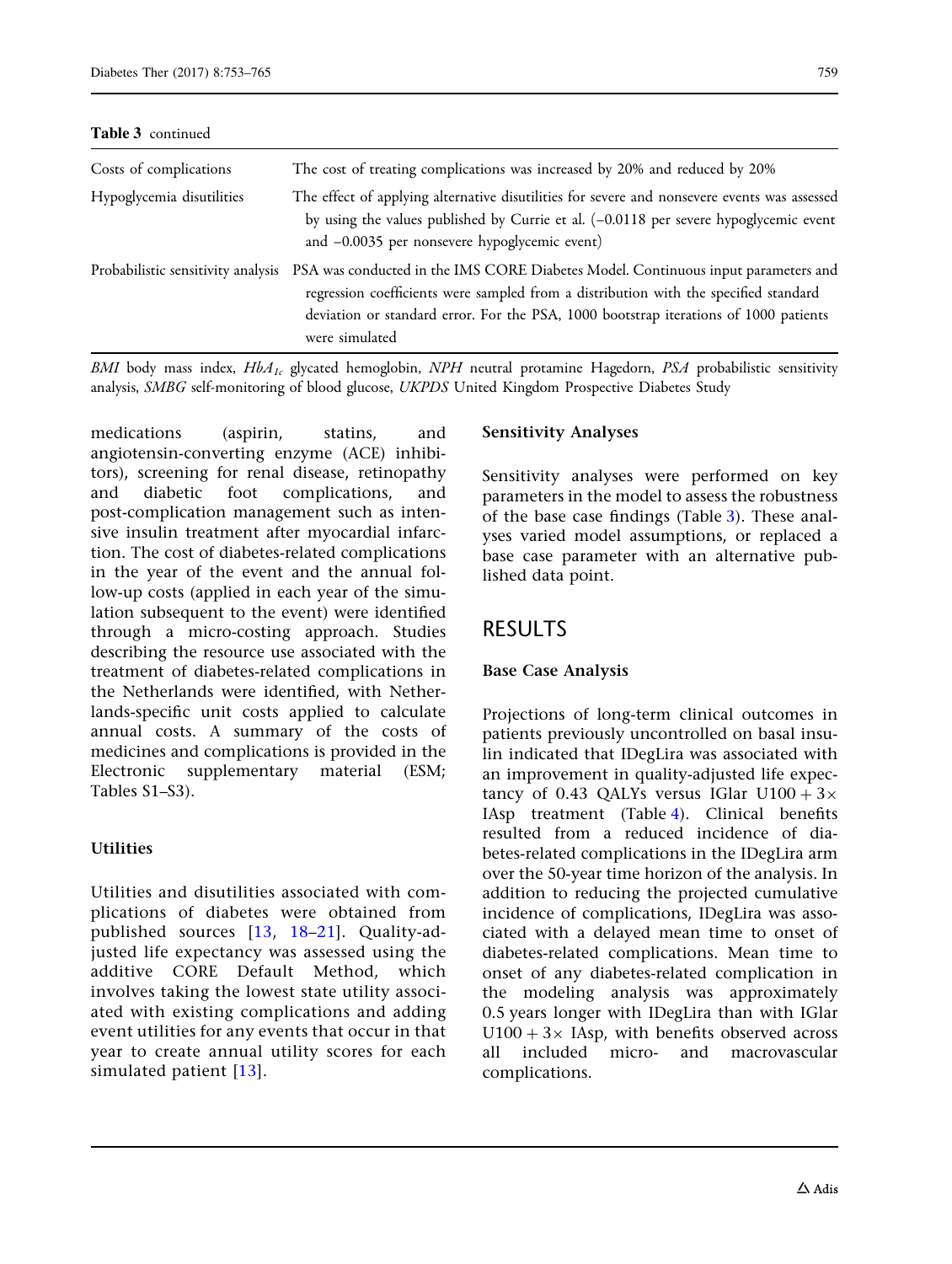| Mean $(SD)$                                         | <b>IDegLira</b>   | IGlar $U100 + 3 \times$ IAsp | <b>Difference</b> |
|-----------------------------------------------------|-------------------|------------------------------|-------------------|
| Discounted life expectancy (years)                  | 16.74             | 16.49                        | 0.26              |
| Discounted quality-adjusted life expectancy (QALYs) | 10.61             | 10.18                        | 0.43              |
| Discounted direct costs (EUR)                       | 58,014            | 62,693                       | $-4679$           |
| ICER (life expectancy)                              | IDegLira dominant |                              |                   |
| ICER (quality-adjusted life expectancy)             | IDegLira dominant |                              |                   |

<span id="page-7-0"></span>Table 4 Base case analysis

ICER incremental cost-effectiveness ratio, QALY quality-adjusted life year, SD standard deviation

Evaluation of the direct medical costs suggested that the mean cost per patient in the IDegLira arm was EUR 4679 less than in the IGlar  $U100 + 3 \times$  IAsp arm over patients' lifetimes (Table 4). The key driver of cost savings was the lower annual pharmacy cost with IDegLira compared with IGlar  $U100 + 3 \times I$ Asp over the first 5 years of the analysis. Further cost savings were identified as a result of avoiding diabetes-related complications, particularly cardiovascular complications, where cost savings of EUR 366 per patient were identified.

Quality-adjusted life expectancy was improved with IDegLira treatment at a cost saving from a healthcare payer perspective when compared with IGlar  $U100 + 3 \times I$ Asp. Therefore, IDegLira was considered dominant (improved clinical outcomes and lower costs) over IGlar  $U100 + 3 \times$  IAsp, and no calculation of an ICER was required (Table 4).

### One-way Sensitivity Analyses

IDegLira remained dominant over IGlar  $U100 + 3 \times$  IAsp in all sensitivity analyses (Table [5\)](#page-8-0). Changes in most parameters resulted in only small changes in the calculated outcomes in the IDegLira arm (Table [5\)](#page-8-0).

Changing the assumptions around treatment switching had a notable impact on the calculated health economic outcomes. Maintaining patients on IDegLira for longer increased the incremental clinical benefit and cost savings associated with IDegLira, whilst shortening the treatment duration had the converse effect. Applying an alternative  $HbA_{1c}$ progression with no increases applied at any stage of the analysis (attempting to replicate the legacy effect) resulted in an increased clinical benefit and increased cost savings in the IDegLira arm.

Applying the cost of NPH insulin (rather than IGlar U100) with no changes in dosing or clinical inputs resulted in reduced cost savings, as did discounting the pack price of IGlar U100 by 20%. Using observed doses (i.e., not adjusted by the statistical model) to calculate annual treatment costs resulted in reduced cost savings with IDegLira, as did applying the maximum dose of IDegLira. Applying doses based on clinical practice in the Netherlands in the IGlar  $U100 + 3 \times$  IAsp arm resulted in reduced cost savings with IDegLira, but IDegLira remained dominant.

Reducing the costs of SMBG test strips reduced the cost savings with IDegLira, but the conclusion of dominance did not change.

### Probabilistic Sensitivity Analysis

The incremental cost-effectiveness scatterplot presents the incremental costs versus incremental effectiveness (QALYs gained) for IDegLira versus IGlar  $U100 + 3 \times$  $U100 + 3 \times$  $U100 + 3 \times$  IAsp (Fig. 1a), and shows 1000 mean values, each from a cohort of 1000 patients run through the model with sampling from distributions around model input parameters. The majority (92.8%) of the points fell in the lower right quadrant, with both increased effectiveness (i.e., incremental quality-adjusted life expectancy) and reduced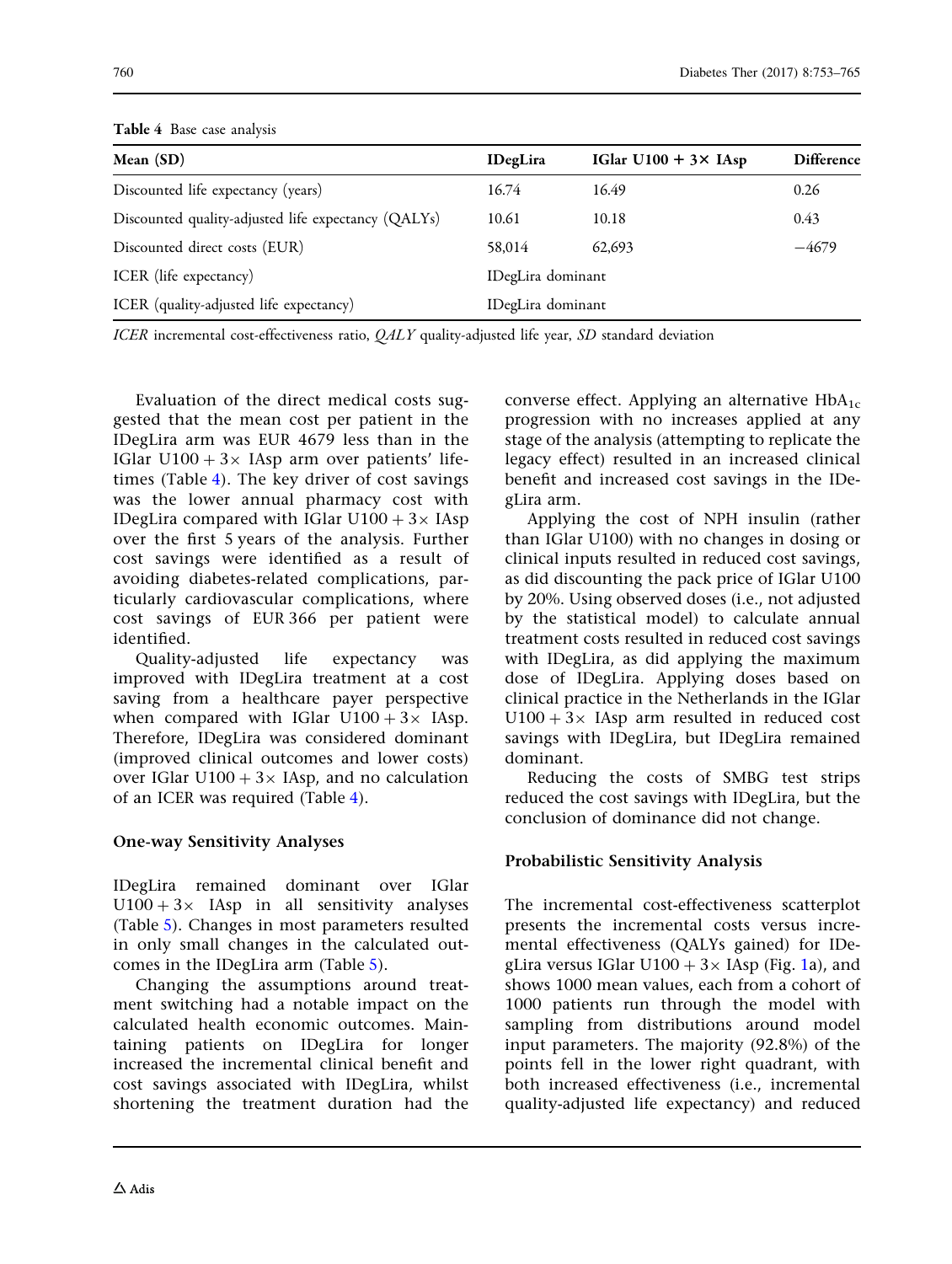#### <span id="page-8-0"></span>Table 5 Sensitivity analyses

|                                                                                                     | $\Delta$ Cost<br>(EUR) | $\Delta$ Quality-adjusted<br>life expectancy<br>(QALYs) | <b>ICER</b><br>(EUR per<br>QALY gained) |
|-----------------------------------------------------------------------------------------------------|------------------------|---------------------------------------------------------|-----------------------------------------|
| Base case                                                                                           | $-4679$                | $+0.43$                                                 | Dominant                                |
| 30-year time horizon (base case 50 years)                                                           | $-4859$                | $+0.39$                                                 | Dominant                                |
| Statistically significant treatment differences only                                                | $-4694$                | $+0.42$                                                 | Dominant                                |
| $HbA_{1c}$ benefit maintained                                                                       | $-5057$                | $+0.54$                                                 | Dominant                                |
| UKPDS HbA <sub>1c</sub> creep                                                                       | $-4794$                | $+0.40$                                                 | Dominant                                |
| Upper 95% CI of HbA <sub>1c</sub> change in IDegLira arm                                            | $-5043$                | $+0.45$                                                 | Dominant                                |
| Lower 95% CI of HbA <sub>1c</sub> change in IDegLira arm                                            | $-4873$                | $+0.41$                                                 | Dominant                                |
| 50% of BMI benefit maintained after treatment switch<br>(base case BMI benefit abolished on switch) | $-4681$                | $+0.53$                                                 | Dominant                                |
| Treatment switch at 3 years in IDegLira arm (base case 5 years)                                     | $-3073$                | $+0.33$                                                 | Dominant                                |
| Treatment switch at 7 years in IDegLira arm (base case 5 years)                                     | $-6454$                | $+0.52$                                                 | Dominant                                |
| Treatment switch at 10 years in IDegLira arm (base case 5 years)                                    | $-8518$                | $+0.66$                                                 | Dominant                                |
| NPH cost applied (base case IGlar U100 cost)                                                        | $-3122$                | $+0.43$                                                 | Dominant                                |
| 20% reduction in IGlar U100 price                                                                   | $-3967$                | $+0.43$                                                 | Dominant                                |
| Observed doses (base case doses based on pooled analysis)                                           | $-3604$                | $+0.43$                                                 | Dominant                                |
| Maximum dose of IDegLira (base case doses based on pooled analysis)                                 | $-2023$                | $+0.43$                                                 | Dominant                                |
| Netherlands-based doses (base case doses based on pooled analysis)                                  | $-2588$                | $+0.43$                                                 | Dominant                                |
| Lowest-price SMBG                                                                                   | $-460$                 | $+0.43$                                                 | Dominant                                |
| Average-price SMBG                                                                                  | $-3563$                | $+0.43$                                                 | Dominant                                |
| Lowest-price needles                                                                                | $-4547$                | $+0.43$                                                 | Dominant                                |
| Average-price needles                                                                               | $-4836$                | $+0.43$                                                 | Dominant                                |
| Cost of complications $+20\%$                                                                       | $-4818$                | $+0.43$                                                 | Dominant                                |
| Cost of complications $-20\%$                                                                       | $-4541$                | $+0.43$                                                 | Dominant                                |
| Hypoglycemia utilities from Currie et al. [22]                                                      | $-4679$                | $+0.41$                                                 | Dominant                                |

BMI body mass index, CI confidence interval, ICER incremental cost-effectiveness ratio, NPH neutral protamine Hagedorn, SMBG self-measured blood glucose

total costs for IDegLira compared with IGlar  $U100 + 3 \times$  IAsp. A further 3.4% of points fell in the upper right quadrant, with increased effectiveness and increased costs.

The data from the scatterplot were used to generate a cost-effectiveness acceptability curve

(CEAC, Fig. [1](#page-9-0)b). Based on this analysis, assuming a willingness-to-pay threshold of EUR 20,000 per QALY gained, the modeling analysis indicated that there was a 99.6% probability that IDegLira is cost-effective versus IGlar  $U100 + 3 \times$  IAsp.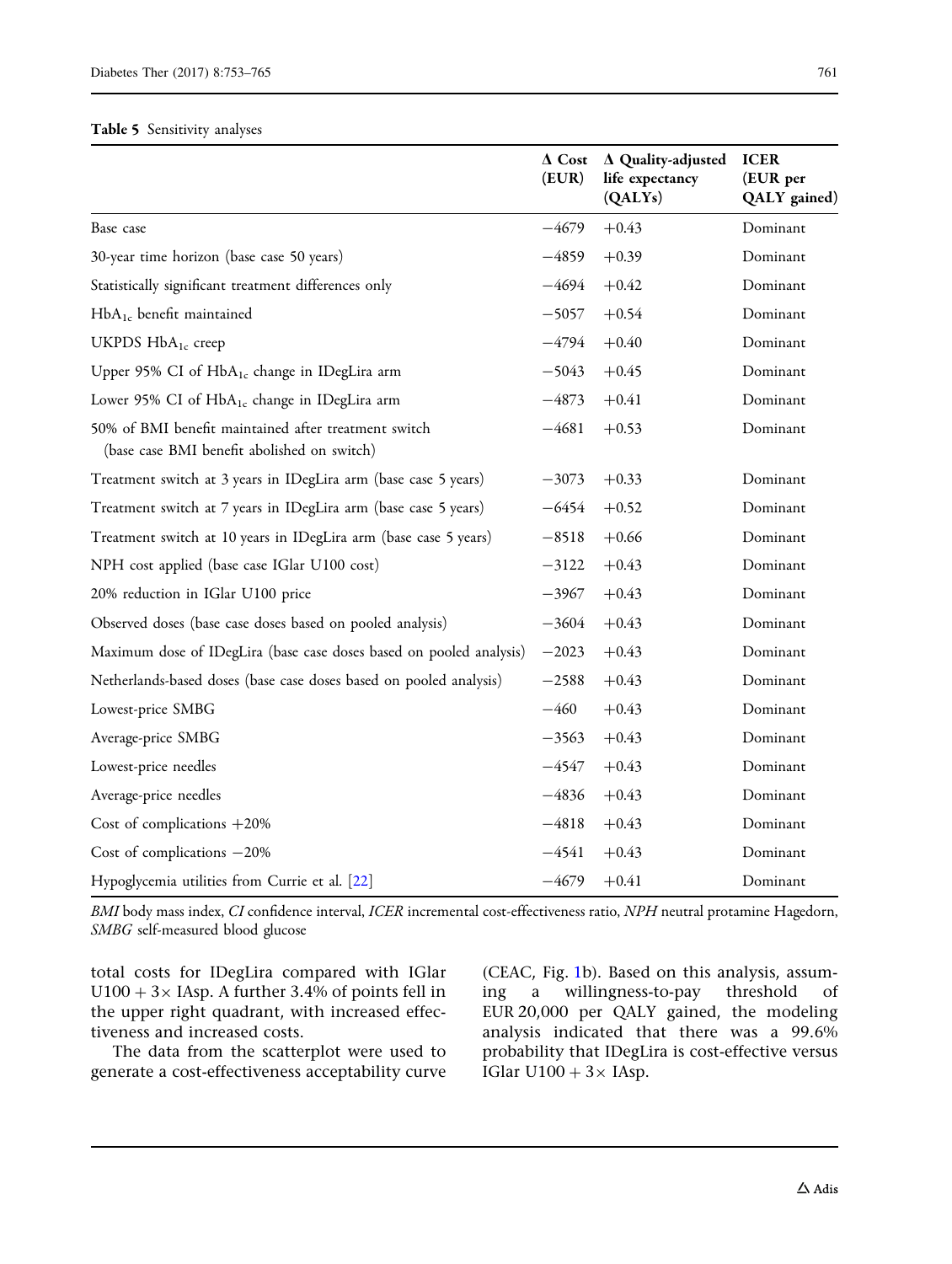Intervention Intervention more costly, more costly.  $3.000$ less effective more effective 1,000  $-0.5$  $-0.25 - 1,00$  $1.25$  $-11.000$ Intervention **Interventior** less costly  $-13,000$ less costly. less effective more effective  $-15.000$  $Mear$ FUR 20,000 per OALY gainer **b** (%) 99.6%  $9C$ cost-effective 80  $70$ 60 DegLira is  $50$  $40$  $3<sup>c</sup>$ that  $2<sup>c</sup>$ Probability  $10$  $\circ$  $\circ$ 20,000 40,000 60,000 80,000 1,00,000 Willingness to pay threshold (EUR per QALY gained)

Fig. 1 a The incremental cost-effectiveness scatterplot presents the incremental costs versus the incremental effectiveness (QALYs gained) for IDegLira versus IGlar  $U100 + 3 \times$  IAsp, and shows 1000 mean values, each of which is from a cohort of 1000 patients run through the model with sampling from distributions around model input parameters. b The data from the scatterplot were used to generate a cost-effectiveness acceptability curve (CEAC). The CEAC plots a range of cost-effectiveness thresholds on the *horizontal axis* against the probability that the intervention will be cost-effective at that threshold on the vertical axis

## DISCUSSION

This long-term economic evaluation suggests that, from a healthcare payer perspective in the Netherlands, for patients with T2DM uncontrolled on basal insulin, IDegLira is likely to be dominant over IGlar  $U100 + 3 \times$  IAsp (basal-bolus therapy), as it is less costly and more effective. In the base case analysis, IDegLira was associated with improved clinical outcomes, driven by multifactorial improvements in risk factors (such as  $HbA_{1c}$ , systolic blood pressure, serum lipids, body mass index, and hypoglycemia) compared with IGlar  $U100 + 3 \times$  IAsp. These favorable changes in physiological parameters resulted in benefits in both duration and quality of life.

The clinical benefits were achieved at a cost saving from a healthcare payer perspective. The key driver of this was the lower annual treatment costs with IDegLira compared with IGlar  $U100 + 3 \times$  IAsp, with lower daily drug costs, needle costs, and SMBG costs. Based on the modeled doses and Netherlands-specific unit costs, IDegLira was associated with a pharmacy cost saving of EUR 1050 per patient per year. Further cost savings as a result of avoided diabetes-related complications were also identified in the IDegLira arm.

Extensive sensitivity analyses found that the conclusions were robust to changes in input parameters and modeling assumptions. IDegLira remained dominant over IGlar  $U100 + 3 \times$ IAsp in all scenarios investigated. Probabilistic sensitivity analysis showed a very high probability (99.6%) that IDegLira would be cost-effective at a willingness-to-pay threshold of EUR 20,000 per QALY gained.

The present study was designed to capture the most appropriate comparator for patients failing to achieve glycemic control on basal insulin therapy in the Netherlands. Most commonly in the Netherlands, this is through the addition of fast-acting prandial insulin to basal insulin. IDegLira represents an alternative to basal-bolus therapy, and takes advantage of the complementary mechanisms of action of the two constituent agents to offer effective glycemic control without an elevated risk of hypoglycemia or weight gain. However, to date, no head-to-head trials comparing IDegLira with basal-bolus therapy have been published (results from an ongoing trial head-to-head trial, DUALVII, are expected later this year). In the absence of head-to-head data, a statistical indirect pooled analysis was performed, which could be considered a shortcoming of the present analysis. However, selection of the most appropriate comparator was the first priority in the analysis, and the application of evidence synthesis using robust methodologies is becoming increasingly important (and

<span id="page-9-0"></span>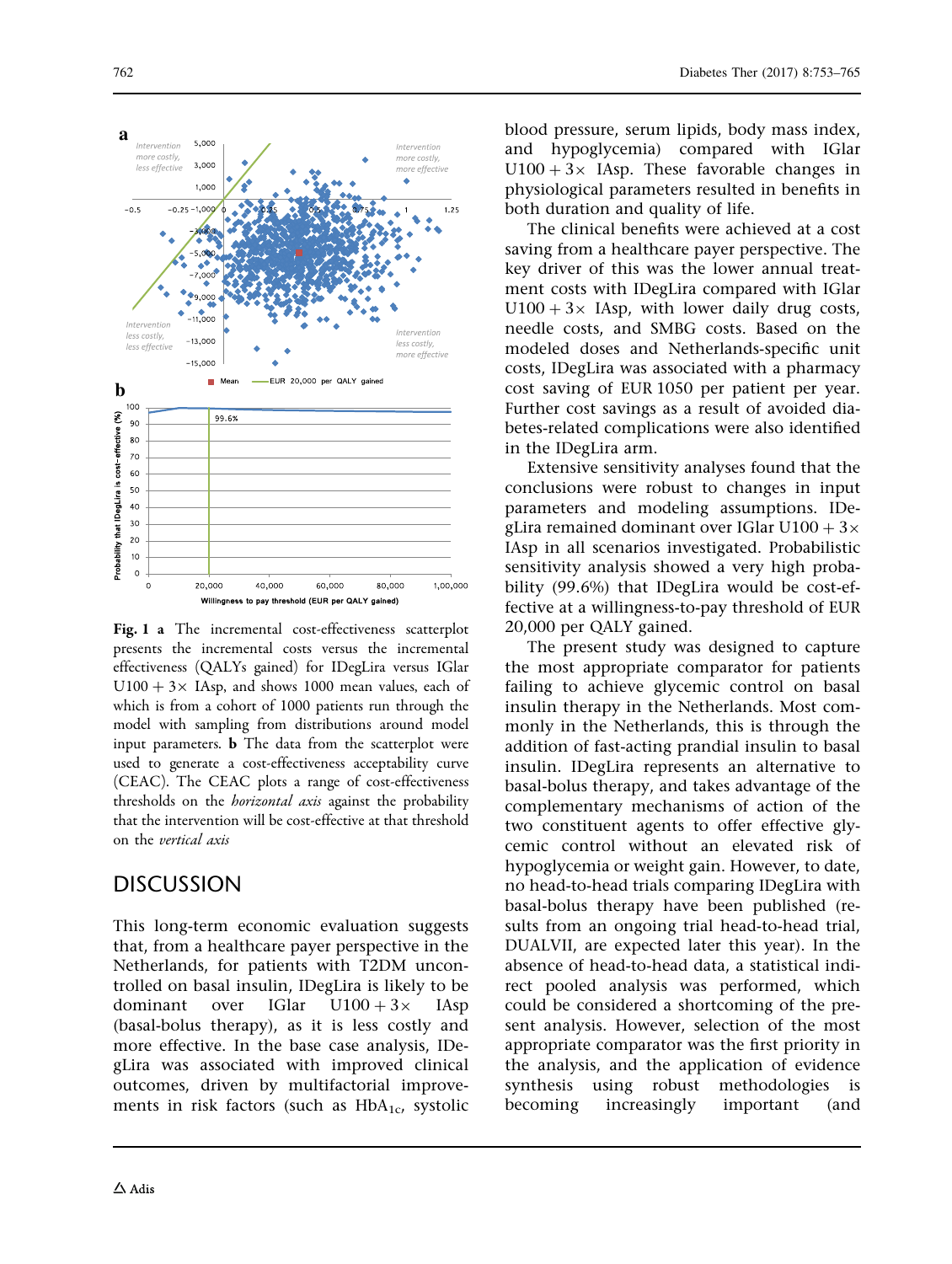accepted) for health technology assessment globally [[23](#page-12-0)]. The pooled analysis uses individual patient level data, which allows for a more robust analysis than aggregated study level data. The methodology is recognized by the European Network for Health Technology Assessment (EUNETHTA) guidelines on how to conduct indirect analyses [\[24\]](#page-12-0), and has been used previously [\[25\]](#page-12-0).

A potential limitation of the study, common to a number of health economic analyses, is the reliance on relatively short-term clinical trial data to make long-term projections. In terms of uncertainty around making long-term projections from short-term data, this remains one of the essential tenets of health economic modeling and it is still arguably one of the best of the available options to inform decision-making in the absence of long-term clinical trial data. Whilst there is always an element of clinical doubt around the accuracy of such an approach, every effort was made in the present analysis to minimize this, primarily by using a model of diabetes that has been extensively published and validated against real-life data both on first publication and recently, following a series of model updates [[12](#page-12-0), [26](#page-12-0)]. It is recommended that outcomes should be projected over patient lifetimes in guidelines for the economic evaluation of interventions for patients with diabetes mellitus [\[27\]](#page-12-0).

In order to increase the number of patients informing input values in the basal-bolus therapy arm, the pooled analysis used to inform this cost-effectiveness analysis included patients who previously received basal insulin and were randomly allocated to receive IGlar  $U100 + 3\times$ IAsp and IDeg  $+3\times$  IAsp [[9](#page-12-0)]. Whilst pooled treatment effects were used to explore changes in physiological parameters, unit costs of IGlar U100 were used to calculate annual treatment costs (rather than weighting the costs by the proportion receiving IGlar U100 or IDeg in the trial). This is likely to be a conservative approach, since IDeg is associated with lower rates of hypoglycemia and reduced weight gain compared with IGlar U100 but IGlar U100 is associated with a lower cost.

Health economic guidance for the Netherlands recommends that a societal perspective,

capturing both direct and indirect costs, should be used  $[14]$  $[14]$  $[14]$ . Due to a lack of country-specific data around days off work following each of the included diabetes-related complications, the present analysis took a healthcare payer perspective. It is likely that cost savings with IDegLira would be larger if indirect costs were included in the analysis, as IDegLira was associated with a reduced incidence and increased time to onset of diabetes-related complications. Therefore, the present analysis takes a conservative approach to capturing costs.

IDegLira is an effective treatment option for patients with T2DM uncontrolled on basal insulin, offering a reduced risk of hypoglycemia and weight gain versus basal-bolus therapy  $[8, 9]$  $[8, 9]$  $[8, 9]$ , both of which are common barriers to treatment intensification [\[8](#page-11-0)]. IDegLira may also offer advantages from an adherence perspective, as it is associated with less nausea than typically observed with GLP-1 RAs, a likely result of the gradual increase in the dose of the liraglutide component of IDegLira during dose titration [[28\]](#page-12-0). Furthermore, the once-daily dosing of IDegLira means that patients have a simple treatment option with reduced treatment complexity, with up to three fewer daily injections than basal-bolus regimens. The combination of IDeg and liraglutide in a single pen device means that patients will only need to perform a single dose adjustment, and resource use costs (e.g., needles and SMBG testing) will be lower than with basal-bolus therapy.

## CONCLUSIONS

This study investigated the cost–utility of IDegLira versus IGlar  $U100 + 3 \times$  IAsp (basal-bolus therapy) in patients with T2DM uncontrolled on basal insulin from the healthcare payer perspective in the Netherlands. The results suggest that IDegLira is cost-effective in this setting, providing a simple basal insulin intensification option without increased risk of hypoglycemia or weight gain, and without an increased number of daily injections versus basal-bolus therapy.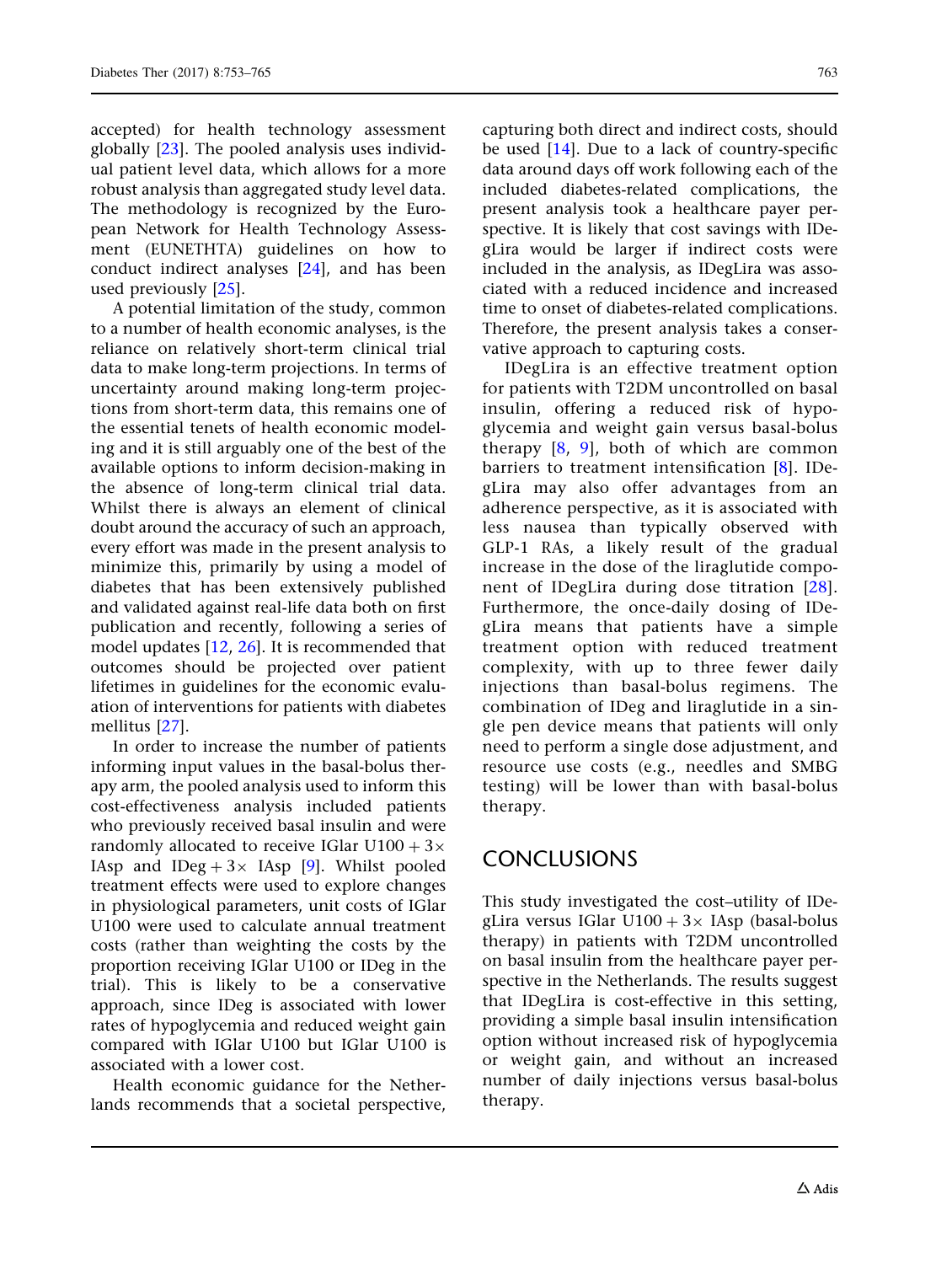## <span id="page-11-0"></span>ACKNOWLEDGEMENTS

This study was funded by Novo Nordisk. Ossian Health Economics and Communications received consulting fees from Novo Nordisk to support the analysis. DRG Abacus received consulting fees from Novo Nordisk for medical writing and editorial support. Editorial assistance in the preparation of this manuscript was provided by Dr. Carrie Fidler of DRG Abacus. Support for this assistance was funded by Novo Nordisk. All named authors meet the International Committee of Medical Journal Editors (ICMJE) criteria for authorship of this manuscript, had full access to all data in this study, and take complete responsibility for the integrity of the data and accuracy of the data analysis. Barnaby Hunt performed the analysis and interpretation of results. Divina Glah, Barnaby Hunt, and Maarten van der Vliet contributed to the study design, data collection, and the interpretation of the results. All authors contributed to the writing, reviewing, and final approval of this manuscript.

Disclosures. Divina Glah is an employee of Novo Nordisk. Maarten van der Vliet is an employee of Novo Nordisk. Barnaby Hunt is an employee of Ossian Health Economics and Communications. Ossian received consulting fees from Novo Nordisk to support the analysis. DRG Abacus received consulting fees from Novo Nordisk to support the development of the manuscript.

Compliance with Ethics Guidelines. This article is based on previously conducted studies, and does not involve any new studies of human or animal subjects performed by any other authors.

Data Availability. Supplementary data available: Hunt\_Supplementary Table S1–S3. All data generated or analyzed during this study are included in this published article as supplementary information files.

Open Access. This article is distributed under the terms of the Creative Commons Attribution-NonCommercial 4.0 International License ([http://creativecommons.org/licenses/](http://creativecommons.org/licenses/by-nc/4.0/)  $by-nc/4.0/$ , which permits any noncommercial use, distribution, and reproduction in any medium, provided you give appropriate credit to the original author(s) and the source, provide a link to the Creative Commons license, and indicate if changes were made.

## **REFERENCES**

- 1. Campbell RK, Martin TM. The chronic burden of diabetes. Am J Manag Care. 2009;15(9 Suppl):S248–54.
- 2. International Diabetes Federation (IDF). Diabetes atlas. 7th ed (2015). [http://www.idf.org/idf-diabetes](http://www.idf.org/idf-diabetes-atlas-seventh-edition)[atlas-seventh-edition](http://www.idf.org/idf-diabetes-atlas-seventh-edition). Accessed 5 May 2017
- 3. Rutten GEHM, De Grauw WJC, Nijpels G, Houweling ST, Van de Laar F, Bilo HJ, et al. NHG-standaard diabetes mellitus type 2 (derde herziening). Huisarts Wet. 2013;56(10):512-25.
- 4. InEen. Transparante ketenzorg diabetes mellitus, COPD en VRM rapportage zorggroepen over 2014. [http://ineen.nl/wp-content/uploads/2015/06/1506](http://ineen.nl/wp-content/uploads/2015/06/150602-TRANSPARANTE-KETENZORG-2014.pdf) [02-TRANSPARANTE-KETENZORG-2014.pdf.](http://ineen.nl/wp-content/uploads/2015/06/150602-TRANSPARANTE-KETENZORG-2014.pdf) Accessed 5 May 2017
- 5. Overbeek JA, Houben E, Kring SI, Briers J, Penning-van Beest FJA, van der Heijden AAWA, et al. Intensification of basal insulin treatment among patients with diabetes mellitus type 2 in the Netherlands. Presented at the ISPOR 18th Annual European Congress; 2015 Nov 7–11; Milan, Italy. [https://www.ispor.org/research\\_study\\_digest/details.](https://www.ispor.org/research_study_digest/details.asp) [asp.](https://www.ispor.org/research_study_digest/details.asp) Accessed 5 May 2017
- 6. Bøgelund M, Vega-Hernandez G, Lopes S, Schaper N. Barriers to intensification of insulin treatment in patients with type 2 diabetes in the Netherlands: assessing patient preferences and behaviours. Value Health. 2015;18:A612.
- 7. Buse JB, Vilsboll T, Thurman J, Blevins TC, Langbakke IH, Bottcher SG, et al. Contribution of liraglutide in the fixed-ratio combination of insulin degludec and liraglutide (IDegLira). Diabetes Care. 2014;37(11):2926–33.
- 8. Lingvay I, Manghi FP, Garcia-Hernandez P, Norwood P, Lehmann L, Tarp-Johansen MJ, et al. Effect of insulin glargine up-titration vs insulin degludec/ liraglutide on glycated hemoglobin levels in patients with uncontrolled type 2 diabetes: the DUAL V randomized clinical trial. JAMA. 2016;315(9):898–907.